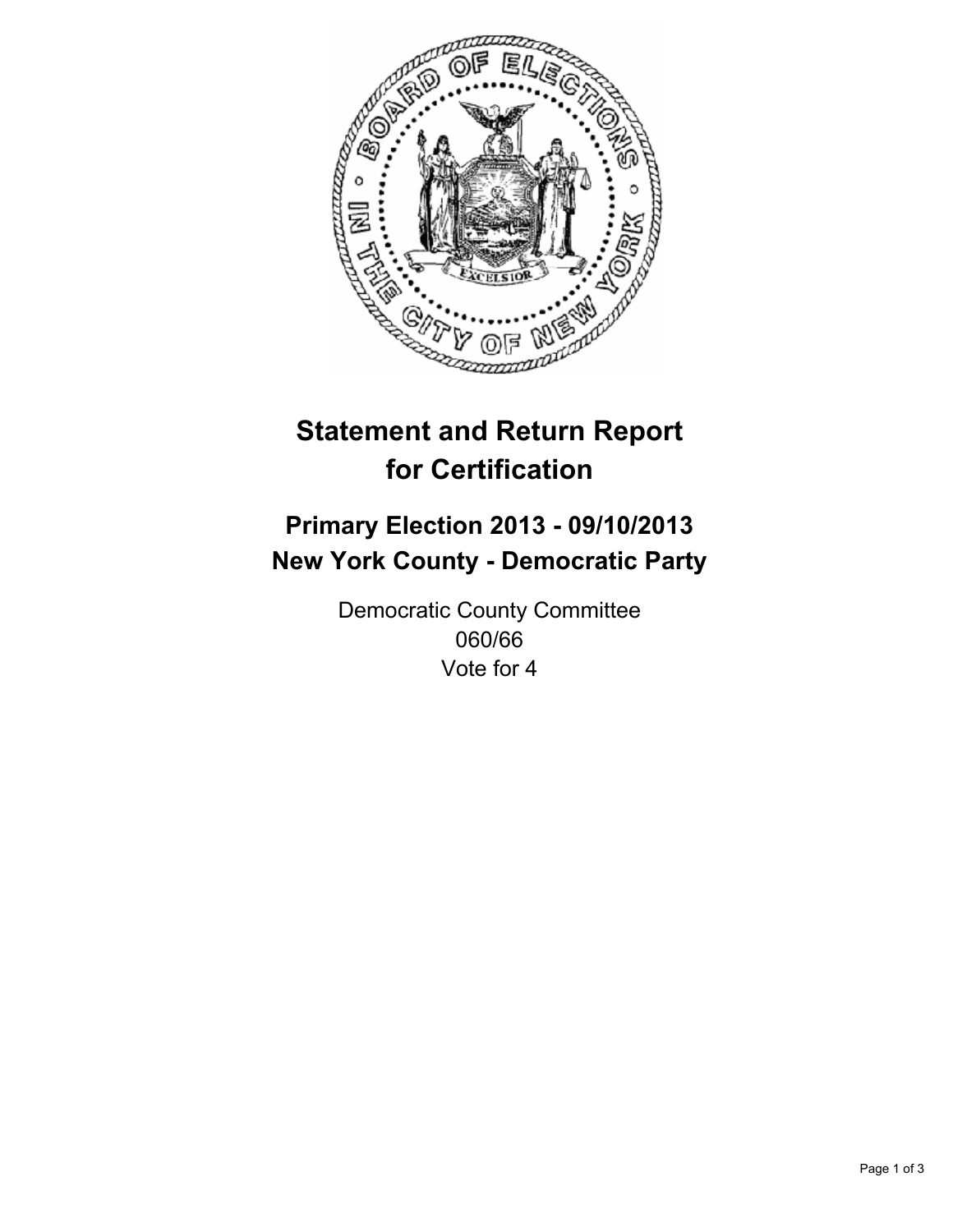

## **Assembly District 66**

| <b>EMERGENCY</b>            | 0   |
|-----------------------------|-----|
| ABSENTEE/MILITARY           | 12  |
| <b>FEDERAL</b>              | 0   |
| <b>SPECIAL PRESIDENTIAL</b> | 0   |
| <b>AFFIDAVIT</b>            | 3   |
| MARIA PASSANNANTE-DERR      | 57  |
| ANDREW D. MACVICAR          | 27  |
| JANE C. WEISS               | 64  |
| JEFFREY P. METZLER          | 44  |
| <b>ALEC PRUCHNICKI</b>      | 10  |
| SUSAN E. MADIGAN            | 57  |
| <b>Total Votes</b>          | 259 |